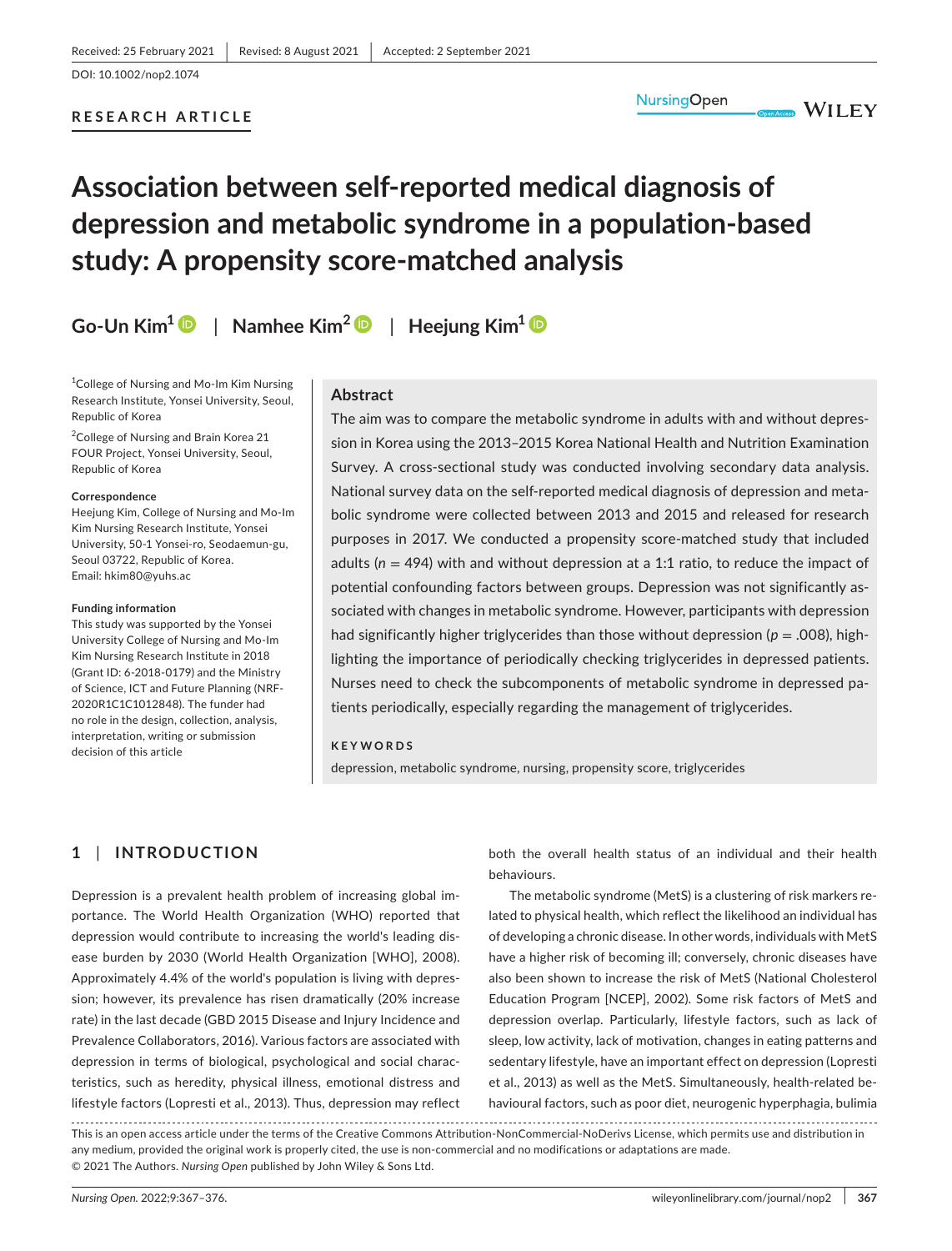**368 WII FY<sup>NursingOpen 2008 CONSUMERTAL**</sup>

and smoking, are also common risk factors for depression and MetS (Marazziti et al., 2014). For example, one of the most common symptoms of depression is sleep problems (Pandi-Perumal et al., 2020). According to a systematic review and meta-analysis, poor quality of sleep was secondary to difficulty in falling asleep, maintaining sleep and insufficient sleep and had a significantly positive association with MetS (Lian et al., 2019). Various meta-analysis studies have reported that inadequate sleep increases MetS subcomponents such as obesity, hypertension, type-2 diabetes mellitus and dyslipidemia (Fatima et al., 2016; Kruisbrink et al., 2017; Lee et al., 2017; Lian et al., 2019; Lo et al., 2018). Functional hypercortisolism is caused by the chronic activation of the hypothalamic–pituitary–adrenal axis, and it usually leads to diverse complications involving specific components of MetS (Tirabassi et al., 2014).

# **2** | **BACKGROUND**

Among the diverse issues associated with depression, MetS is one of the factors associated with this mental health condition (Kim & Park, 2020; Rethorst et al., 2014). According to the 2009–2010 US National Health and Nutrition Examination Survey (NHANES), 112 of 272 individuals with depression (41.2%) were identified as high-risk for MetS (Rethorst et al., 2014). In Korea, according to the 2008–2013 Korea National Health and Nutrition Examination Survey (KNHANES), the prevalence of MetS was 3.2% in depressed patients, and participants with depression were more likely to have a larger waist circumference and lower high-density lipoprotein (HDL) cholesterol (Kim & Park, 2020). Obesity, a risk factor for MetS, was reported in 43% of individuals with depression, which was significantly higher than the 33% reported in no-depression individuals (Pratt & Brody, 2014). Thus, individuals living with depression may need an effective intervention to improve their overall health status (Thabrew et al., 2018).

Previous studies emphasized the importance of identifying and preventing the risk factors of MetS in individuals with depression, as they are a high-risk group for MetS (Pratt & Brody, 2014; Rethorst et al., 2014). However, comparing individuals within a group with similar characteristics is insufficient for an accurate comparison between the depressed group and the non-depressed group. Propensity score matching (PSM) helps to control selection bias (Lee, Yoo, et al., 2007) and is employed to reduce the impact of potential confounding factors on intergroup differences based on depression. The propensity score converts many variables into a single variable, which is useful to show an effect by controlling for differences between groups using multiple variables (Lunt et al., 2009). As employing PSM can identify the relationship between depression and MetS and yield more realistic results for clinically depressed patients, PSM has the same effect as a pseudo-random assignment without the need for conducting an experimental study, thereby minimizing selection bias (Lee, Yoo, et al., 2007). Therefore, we performed a secondary analysis of the KNHANES data, which includes useful, structured information from a representative sample. This study provides basic

data for the development of integrated nursing interventions for the prevention of MetS and health screening tools to identify physical and psychiatric problems in patients with depression.

This study aimed to compare MetS in adults with and without depression in Korea, using PSM analysis. Our research question was whether MetS is associated with depression.

# **3** | **THE STUDY**

# **3.1** | **Design**

A cross-sectional study was conducted involving a secondary data analysis of the sixth wave of KNHANES (2013–2015). The KNHANES's contents consist of a health interview, health examination and nutrition survey of non-institutionalized individuals in the Republic of Korea. Specifically, the nutrition survey was conducted on adults aged 19–64 years (Korea Centers for Disease Control & Prevention [KCDC], 2015).

# **3.2** | **Participants**

To represent the population of the Republic of Korea, KNHANES used a stratified, multi-stage and clustered probability sampling design (KCDC, 2015). A total of 22,948 participants completed the sixth wave of KNHANES, selected from 576 regions and 11,520 households. Before PSM, the sample size was 5,383, after excluding the missing data ( $n = 17,565$ ). Participants were defined as individuals diagnosed with depression by a physician (KCDC, 2015) and were identified by analysing the answer to the question "Have you been diagnosed with depression by a doctor?" on the KNHANES. After PSM, the final sample size was 494, consisting of 247 participants with a self-reported medical diagnosis of depression and 247 who did not report a diagnosis of depression (Figure 1).

#### **3.3** | **Method**

# 3.3.1 | Data collection

The KNHANES, which is performed by the Korea Centers for Disease Control and Prevention (KCDC), was conducted between 2013 and 2015. Data were released for research purposes in 2017.

## 3.3.2 | Variables

The study variables were extracted from the health interview and the examination of KNHANES (KCDC, 2015) and operationalized based on previous studies (Grundy et al., 2005; KCDC, 2015; Korean Ministry of Health & Welfare [KMHW], 2013; Korean Society of Sleep Medicine [KSSM], 2008; Lee, Park, et al., 2007; National Heart,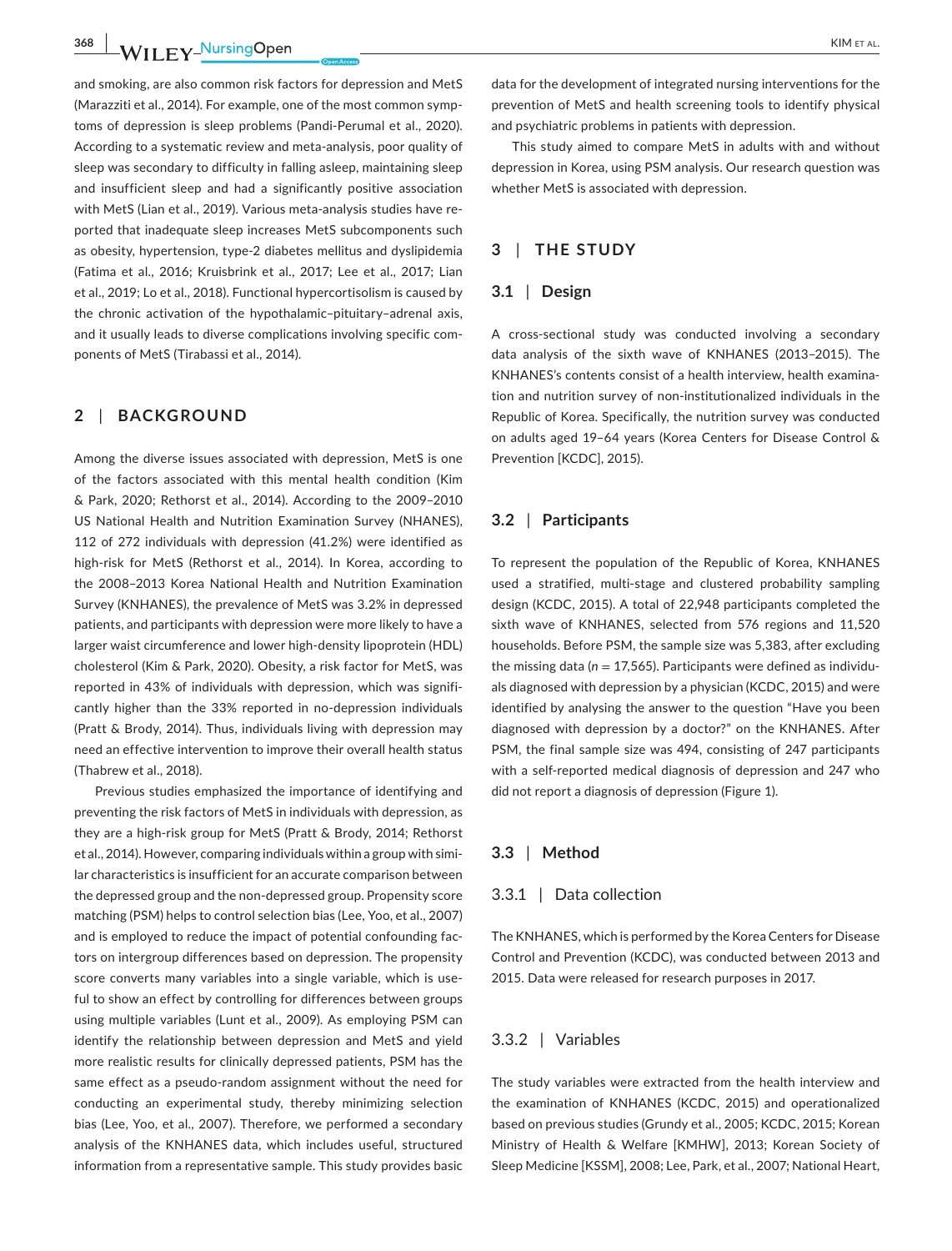#### **FIGURE 1** Flowchart of study samples



Lung, & Blood Institute [NHLBI], 2013; National Law Information Center [NLIC], 2017; Wilsnack et al., 2009).

#### *Dependent variable*

The dependent variable was the index of MetS. In this study, MetS was defined according to the National Cholesterol Education Program Adult Treatment Panel III (NCEP-ATP III) (Grundy et al., 2005), and the waist circumference was based on the abdominal obesity recommendation standard suitable for Koreans (Lee, Park, et al., 2007). Individuals are considered to have MetS when they meet at least three of the following criteria: (1) waist circumference: ≥90 cm in men or ≥85 cm in women (Lee, Park, et al., 2007); (2) high level of triglycerides (TG; i.e., ≥150 mg/dl) or pharmacological treatment for hypertriglyceridemia; (3) low level of HDL cholesterol: <40 mg/dl in men or <50 mg/dl in women, or pharmacological treatment for abnormal level of HDL cholesterol; (4) high blood pressure (BP): ≥130 mmHg in systolic BP, ≥85 mmHg in diastolic BP or pharmacological treatment for hypertension; and (5) high level of fasting plasma glucose (≥100 mg/dl) or pharmacological treatment for diabetes mellitus.

#### *Independent variables*

Independent variables consisted of sociodemographic and healthrelated characteristics. The sociodemographic features comprised age, gender, living arrangement, marital status, current employment and education level. Age groups were 19–34, 35–49 and 50–64 years (Wilsnack et al., 2009). Gender was dichotomized as male and female, and the living arrangement was classified as living with others and living alone (KCDC, 2015). Marital status was categorized as single, married, separated, widowed or divorced (KCDC, 2015). Current employment was categorized as either current (i.e., employed) and none or past (i.e., unemployed or economically inactive population) (KCDC, 2015). Education level was categorized as middle school or less, high school and some college or higher (KCDC, 2015; NLIC, 2017).

Body mass index (BMI), chronic disease, sleep, smoking, drinking and regular exercise were included as health-related characteristics. BMI was categorized as follows: underweight (BMI <18.5 kg/m<sup>2</sup>), normal (18.5≤BMI≤24.9kg/m<sup>2</sup>), overweight (25≤BMI≤29.9 kg/m<sup>2</sup>) and obese (BMI≥30 kg/m<sup>2</sup>) (NHLBI, 2013). Chronic disease was defined as medical conditions diagnosed by a physician and includes 16 diseases of KNHANES (KCDC, 2015). Sleep was self-reported as total time in bed and was categorized as less than 5 hr, 6–8 hr and 9 hr or more per day (KSSM, 2008). Smoking was categorized as non-smokers, past smokers and current smokers (KCDC, 2015). Non-smokers were those who had never smoked or had smoked less than five packs (100 cigarettes) in a lifetime. Past smokers were those who had smoked more than five packs (100 cigarettes) but quit smoking before the time of data collection. Current smokers were those smoking at the time of data collection. Drinking was categorized as past, light and heavy drinkers (KCDC, 2015). Past drinkers did not drink in the last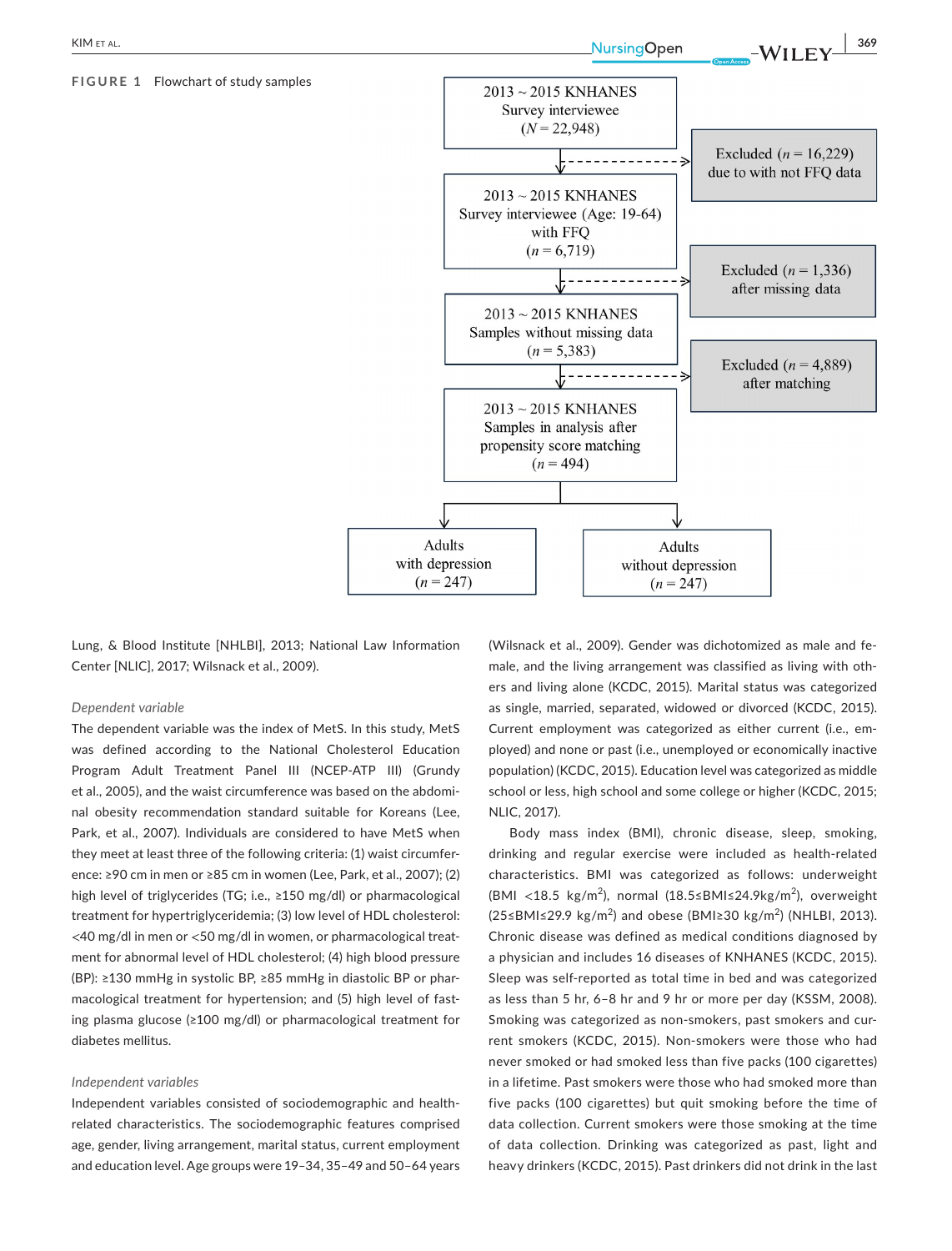year or reported a low frequency of drinking (i.e., less than once a month for a year). Light drinkers reported a frequency of drinking 2–4 times/month a year, with the amount of drinking at one time being 5–6 cups or less for men and 3–4 cups or less for women. Heavy drinkers reported a drinking frequency of 2–3 times a week or more for one year, with the amount of drinking at one time being 7–9 cups or more for men and 5–6 cups or more for women. Regular exercise was categorized as present or absent using strength exercise variables such as push-ups, sit-ups, dumbbells, weights and horizontal weights (KCDC, 2015; KMHW, 2013). The exercise group exercised more than two days a week and the nonexercise group two or fewer days a week (KMHW, 2013).

## **3.4** | **Analysis**

Data were analysed using the IBM SPSS version 25 (IBM, USA). The KNHANES data are available for public use, and the data quality was assessed by two researchers before the analyses. We excluded the missing data because of the potential impact as a confounder (Staffa & Zurakowski, 2018). The level of significance was 0.05, two-tailed.

Before performing the PSM, we had identified explainable factors related to MetS in depressed patients through a literature review. We found a total of 12 factors (independent variables)—age, gender, living arrangement, marital status, current employment, education level, BMI, chronic disease, sleep, smoking, drinking and regular exercise—that were significantly associated with the MetS in individuals with depression (Lian et al., 2019; Lopresti et al., 2013; Pratt & Brody, 2014).

Descriptive statistics were calculated, and Chi-square was used to compare sociodemographic and health-related characteristics, and MetS depending on the presence or absence of depression. To assess the adequacy of matching, we assessed the differences in the confounding variables according to MetS between persons with and without depression. We confirmed the homogeneity of the groups by checking the differences between the two groups with and without depression. The two groups were identified as unequal (*F* = 156.779, *p*<.001), and we thus carried out PSM. Matching with replacement is effective in reducing bias by using controls similar to depressed adults multiple times. The propensity score was calculated by means of a logistic regression model considering all the covariates by attempting to match each person with and without depression (a 1:1 ratio). If the matched controls are no longer independent, the controls can be matched more than once (Stuart, 2010). In the nearest neighbour matching, a person with depression was matched with the closest person without depression.

After matching, we evaluated the balance of the measured covariates between the two groups, with and without depression. The variables between two groups in the matched participants were compared with the use of McNemar's test. In addition, McNemar's test with the propensity score-matched data was conducted to compare differences in changes in the MetS and the five criteria of MetS between the two matched groups.

# **3.5** | **Validity and reliability**

Validity and reliability were checked through a quality control of the clinical laboratory for KNHANES (KCDC, 2015). In addition, the results were compared and examined with international standards. The professionalism and proficiency of inspectors, the adequacy of facilities and equipment and a systematic laboratory operation system that can affect reliability were evaluated as national projects. The education and training for investigators were conducted by KNHANES (KCDC, 2015). The interviews using the Computer Assisted Self Interview system and the surveys and data entry were simultaneously conducted to improve reliability and validity as national projects. In addition, we checked the internal reliability of all instruments. Double data entry was completed by two investigators and external validation by another investigator to assure the quality of the collected data.

#### **3.6** | **Ethical considerations**

The KNHANES was approved by the Institutional Review Board (IRB) of the KCDC (IRB number: 2013-07CON-03-4C and 2013-12EXP-03-5C). Participation in the primary study was voluntary, and informed consent was obtained from all participants. For this secondary data analysis, IRB exempt status was obtained from the affiliated university IRB (IRB approval number: 2018-2245-001).

#### **4** | **RESULTS**

#### **4.1** | **Characteristics of the participants**

The baseline sociodemographic and health-related characteristics of the participants with depression were compared to those of participants without depression (Table 1). About 4.6% of the Korean adults in the baseline assessment had been diagnosed with depression by a physician. The likelihood of being diagnosed with depression was significantly greater for those who were older, female, living with their families, had a spouse, had no current employment and had a high school education. These participants were also more likely to have a higher percentage of chronic disease, but a lower percentage of being underweight or obese. In addition, participants who had been diagnosed with depression by a doctor were more likely to adopt healthy behaviours, such as sleeping an adequate number of hours (6–8 hr per day), past and light drinking and getting regular exercise. Conversely, among these participants, 30.4% were heavy drinkers, 32.0% were overweight, and 19.0% slept less than five hours per night.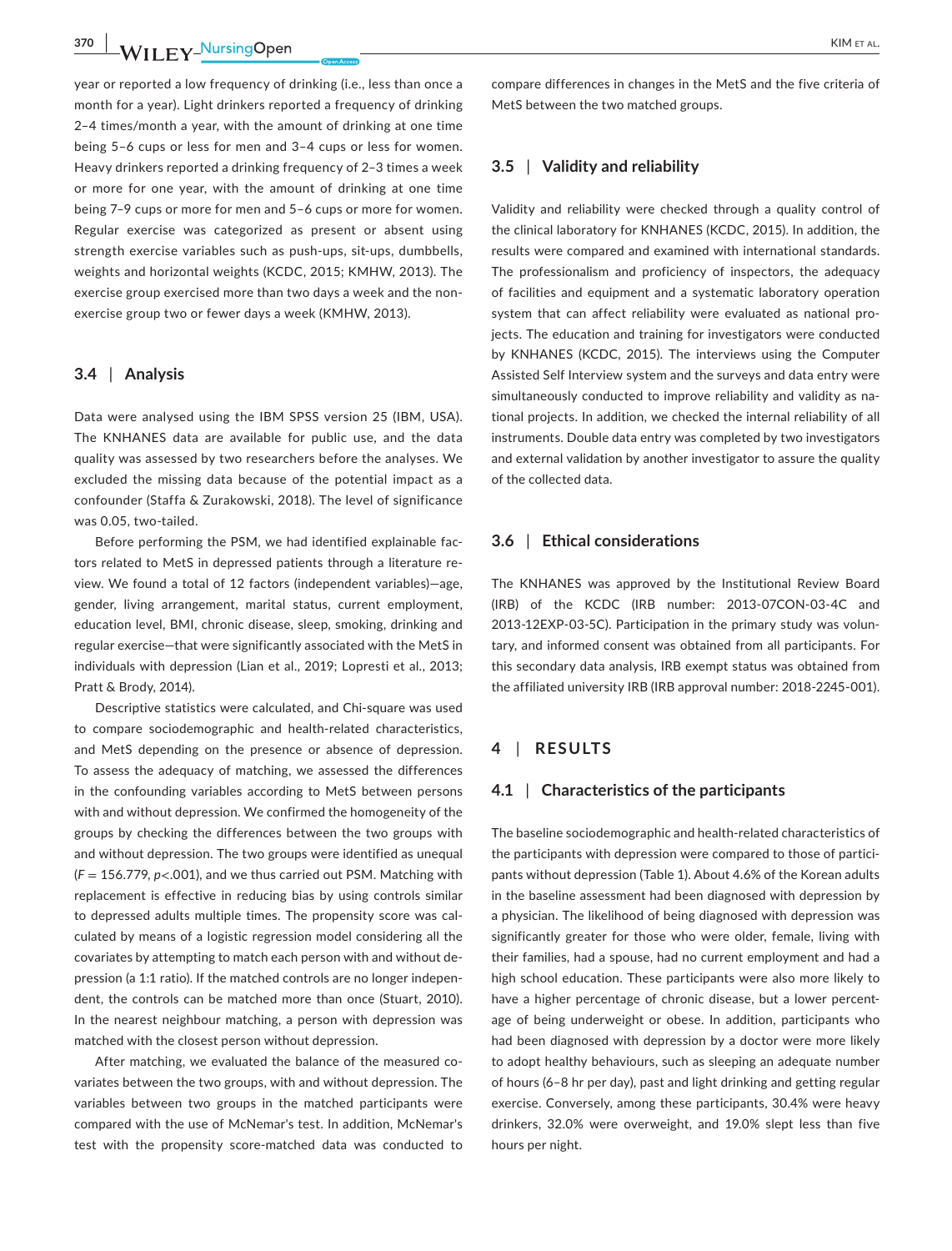|          | TABLE 1 Sociodemographic and health-related characteristics of depression and no-depression groups before and after propensity score |
|----------|--------------------------------------------------------------------------------------------------------------------------------------|
| matching |                                                                                                                                      |

|                                    | Unmatched Participants ( $N = 5,383$ ) |                                 |                     | Matched Participants ( $N = 494$ ) |                              |         |
|------------------------------------|----------------------------------------|---------------------------------|---------------------|------------------------------------|------------------------------|---------|
|                                    | Depression<br>$(n = 247)$              | No-depression<br>$(n = 5, 136)$ |                     | Depression<br>$(n = 247)$          | No-depression<br>$(n = 247)$ |         |
| <b>Characteristics</b>             | $N$ (%)                                | $N$ (%)                         | p Value             | N(%)                               | $N$ (%)                      | p Value |
| Socio-demographic characteristics  |                                        |                                 |                     |                                    |                              |         |
| Age (years)                        |                                        |                                 |                     |                                    |                              |         |
| $19 - 34$                          | 41(16.6)                               | 1,458 (28.4)                    | < .001              | 41 (16.6)                          | 43 (17.4)                    | .705    |
| $35 - 49$                          | 72 (29.1)                              | 1,867 (36.4)                    |                     | 72 (29.1)                          | 78 (31.6)                    |         |
| $50 - 64$                          | 134 (54.3)                             | 1,811 (35.3)                    |                     | 134 (54.3)                         | 126 (51.0)                   |         |
| Gender                             |                                        |                                 |                     |                                    |                              |         |
| Male                               | 48 (19.4)                              | 2,139(41.6)                     | < .001 <sup>a</sup> | 48 (19.4)                          | 43 (17.4)                    | .424    |
| Female                             | 199 (80.6)                             | 2,997 (58.4)                    |                     | 199 (80.6)                         | 204 (82.6)                   |         |
| Living arrangement                 |                                        |                                 |                     |                                    |                              |         |
| Living with others                 | 212 (85.8)                             | 4,822 (93.9)                    | < 0.01 <sup>a</sup> | 212 (85.8)                         | 217 (87.9)                   | .486    |
| Living alone                       | 35(14.2)                               | 314(6.1)                        |                     | 35(14.2)                           | 30(12.1)                     |         |
| Marital status                     |                                        |                                 |                     |                                    |                              |         |
| Single                             | 36(14.6)                               | 1,136(22.1)                     | < .001              | 36(14.6)                           | 37(15.0)                     | .787    |
| Married                            | 168 (68.0)                             | 3,653(71.1)                     |                     | 168 (68.0)                         | 169 (68.4)                   |         |
| Separated, widowed,<br>or divorced | 43 (17.4)                              | 347(6.8)                        |                     | 43 (17.4)                          | 41 (16.6)                    |         |
| Current employment                 |                                        |                                 |                     |                                    |                              |         |
| Current                            | 122 (49.4)                             | 3,491 (68.0)                    | < 0.01 <sup>a</sup> | 122 (49.4)                         | 124 (50.2)                   | .874    |
| None or past                       | 125 (50.6)                             | 1,645 (32.0)                    |                     | 125 (50.6)                         | 123 (49.8)                   |         |
| <b>Education level</b>             |                                        |                                 |                     |                                    |                              |         |
| Middle school or less              | 54 (21.8)                              | 436(8.5)                        | < .001              | 54 (21.8)                          | 54 (21.9)                    | .388    |
| High school                        | 134 (54.3)                             | 2,471 (48.1)                    |                     | 134 (54.3)                         | 124 (50.2)                   |         |
| Some college or higher             | 59 (23.9)                              | 2,229 (43.4)                    |                     | 59 (23.9)                          | 69 (27.9)                    |         |
| Health-related characteristics     |                                        |                                 |                     |                                    |                              |         |
| Body mass index                    |                                        |                                 |                     |                                    |                              |         |
| Underweight                        | 11(4.4)                                | 233(4.5)                        | .025                | 11(4.4)                            | 16(6.5)                      | .604    |
| Normal                             | 139 (56.3)                             | 3,324 (64.7)                    |                     | 139 (56.3)                         | 140 (56.7)                   |         |
| Over weight                        | 79 (32.0)                              | 1,344(26.2)                     |                     | 79 (32.0)                          | 78 (31.6)                    |         |
| Obesity                            | 18 (7.3)                               | 235 (4.6)                       |                     | 18(7.3)                            | 13(5.2)                      |         |
| Chronic disease                    |                                        |                                 |                     |                                    |                              |         |
| Yes                                | 155 (62.8)                             | 2,308 (44.9)                    | < .001 <sup>a</sup> | 155 (62.8)                         | 155 (62.8)                   | >999    |
| <b>No</b>                          | 92 (37.2)                              | 2,828 (55.1)                    |                     | 92 (37.2)                          | 92 (37.2)                    |         |
| Sleep (hours per day)              |                                        |                                 |                     |                                    |                              |         |
| < 5                                | 47 (19.0)                              | 637 (12.4)                      | .002                | 47 (19.0)                          | 40(16.2)                     | .219    |
| $6 - 8$                            | 178 (72.1)                             | 4,163(81.1)                     |                     | 178 (72.1)                         | 186 (75.3)                   |         |
| $\geq 9$                           | 22(8.9)                                | 336(6.5)                        |                     | 22 (8.9)                           | 21(8.5)                      |         |
| Smoking                            |                                        |                                 |                     |                                    |                              |         |
| Non-smoker                         | 162 (65.6)                             | 3,167(61.7)                     | .227                | 162 (65.6)                         | 163 (66.0)                   | .602    |
| Past smoker                        | 36 (14.6)                              | 971 (18.9)                      |                     | 36 (14.6)                          | 40 (16.2)                    |         |
| Current smoker                     | 49 (19.8)                              | 998 (19.4)                      |                     | 49 (19.8)                          | 44(17.8)                     |         |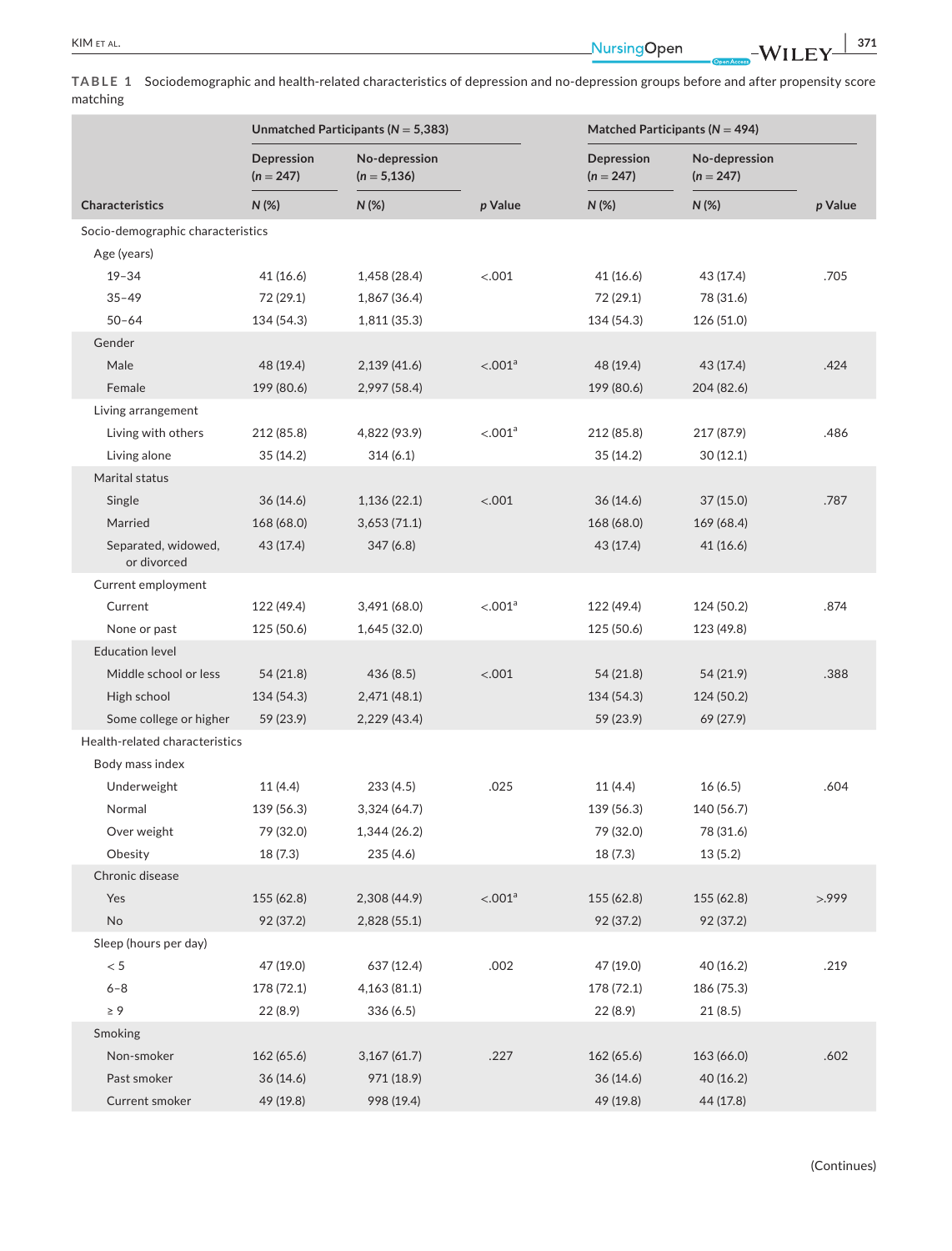# **TABLE 1** (Continued)

|                        | Unmatched Participants ( $N = 5,383$ ) |                                 |                   | Matched Participants ( $N = 494$ )   |                                         |         |
|------------------------|----------------------------------------|---------------------------------|-------------------|--------------------------------------|-----------------------------------------|---------|
|                        | Depression<br>$(n = 247)$<br>$N(\%)$   | No-depression<br>$(n = 5, 136)$ | p Value           | Depression<br>$(n = 247)$<br>$N(\%)$ | No-depression<br>$(n = 247)$<br>$N(\%)$ | p Value |
| <b>Characteristics</b> |                                        | $N(\%)$                         |                   |                                      |                                         |         |
| <b>Drinking</b>        |                                        |                                 |                   |                                      |                                         |         |
| Past drinker           | 124 (50.2)                             | 2,030(39.5)                     | .004              | 124 (50.2)                           | 128 (51.8)                              | .248    |
| Light drinker          | 48 (19.4)                              | 1,224(23.9)                     |                   | 48 (19.4)                            | 40(16.2)                                |         |
| Heavy drinker          | 75 (30.4)                              | 1,882 (36.6)                    |                   | 75 (30.4)                            | 79 (32.0)                               |         |
| Regular exercise       |                                        |                                 |                   |                                      |                                         |         |
| <b>Yes</b>             | 240 (97.2)                             | 4,944 (96.3)                    | .299 <sup>a</sup> | 240 (97.2)                           | 239 (96.8)                              | >999    |
| <b>No</b>              | 7(2.8)                                 | 192(3.7)                        |                   | 7(2.8)                               | 8(3.2)                                  |         |

<sup>a</sup>Fisher's exact test result.



**FIGURE 2** Love plot for standardized differences for all covariates before and after propensity score matching between the depression and no-depression groups

To control for the differences in baseline sociodemographic and health-related characteristics, we conducted a PSM. After the PSM was completed, there were 247 matched pairs of participants (Table 1). Unlike the significant differences in the baseline sociodemographic and health-related characteristics between the unmatched participants with and without depression, there were no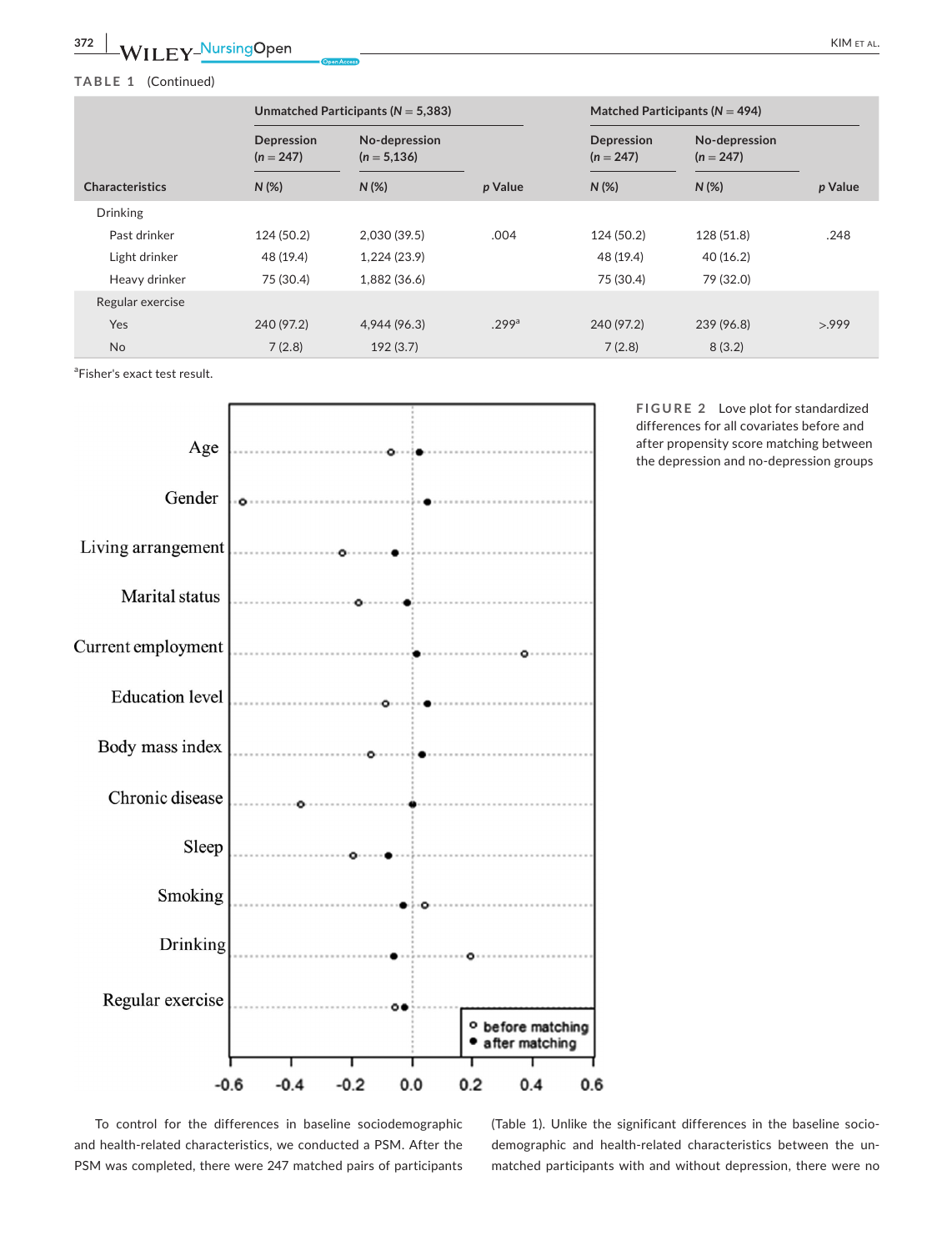significant differences in any of the 12 characteristics in the two groups of the matched participants. Therefore, this study used matching with replacement to identify whether depression is associated with MetS by minimizing the differences between groups.

An absolute standardized difference for all covariates was estimated to assess the degree of balance between before and after PSM and presented as a Love plot (Figure 2). The absolute standardized differences for the baseline sociodemographic and healthrelated characteristics were <10%, considering inconsequential bias (Rubin, 2001). The overall balance test was not significant (chisquare  $= 2.58$ ,  $df = 12$ ,  $p = .998$ ), thus indicating equivalence between the groups (Hansen & Bowers, 2008). In addition, the multivariate imbalance was  $L1 = 0.817$  and  $L1 = 0.364$ , before and after matching, respectively, confirming that the balance was well established after matching. Multivariate imbalance indicates that closer to 0, the better the distribution balance between the two groups, and closer to 1, the more the imbalance is strengthened (Iacus et al., 2012).

# **4.2** | **Changes in MetS in the depression and nodepression groups**

The MetS was significantly higher in the depression group compared with the no-depression group (Table 2). The participants with depression were more likely to have TG and HDL cholesterol problems and were more inclined to take medication than those without depression. In addition, the waist circumference of both male and female participants with depression significantly exceeded the average.

After the PSM, McNemar's test was conducted to compare the differences in changes in the MetS between the two matched groups (Table 2). The results showed that depression was not significantly associated with changes in the MetS. However, participants with depression had significantly higher TG than those without depression ( $p = .008$ ). In further analysis of the items of TG levels in the depression group, three variables were found to be significant: age group of 50–64 years (odds ratio  $[OR] = 5.50$ ; 95% confidence interval  $[CI] = 1.41-21.38$ ; reference range = 19-34 years), female gender (OR =  $5.54$ ;  $95\%$  CI =  $2.08-14.72$ ; reference = female) and obesity (OR = 4.93;  $95\%$  CI = 1.42-17.10; reference = BMI normal).

## **5** | **DISCUSSION**

The study aimed to identify the association between MetS and depression among Korean adults using PSM analysis. In this study, depression was not associated with MetS diagnosis as a composite indicator; however, when investigating MetS sub-items, TG was different between the depression and no-depression groups.

The diagnosis of depression was not associated with MetS presence in our study. Previous cross-sectional ( $OR = 1.51$ ) and cohort ( $OR = 1.6$ ) studies have demonstrated that depression is significantly associated with a higher risk of MetS (Ghanei Gheshlagh et al., 2016). Some studies have shown that the association of the subcomponents of MetS with depression also varied (Sekita et al., 2013; Shim & Kang, 2014). However, the diagnosis of MetS depends on several factors, such as waist circumference, TG, HDL cholesterol, BP and fasting plasma glucose (Grundy et al., 2005); it is better to use a composite indicator because inconsistencies among different sub-items are expected. In addition, data on depression and MetS were self-reported, and no clinical reports were obtained, which is a major potential confounding factor (Goldman et al., 2003). The prevalence of depressive and MetS symptoms may be higher than that of self-reported medical diagnosis of depression and MetS. Considering this limitation of secondary data analysis, it is difficult to conclude whether depression is a predisposing factor of MetS because of inconsistent findings like ours.

The depression group had high TG levels compared to those without depression. Recent studies demonstrated that TG is significantly associated with depressive symptoms (Oh & Kim, 2017; Wu et al., 2020). Oh and Kim (2017) reported that TG and depression are strongly associated in women ( $OR = 2.11$ ; 95% CI = 1.28-3.50) and adults aged 45-64 years (OR = 2.20; 95% CI =  $1.26 - 3.85$ ). Because the confounders were already controlled for in our study's analysis, other factors, such as dietary habits, food intake and physical activities, may have affected the findings. Unhealthy dietary habits, such as junk food consumption, a strong desire to eat and physical inactivity, are also associated with depressive symptoms (Wrzosek et al., 2018). In particular, obesity has a robust relationship with depressive symptoms (Blasco et al., 2020) and TG levels (Skinner et al., 2015). Proper dietary habits, such as a lower-carbohydrate diet (Thom & Lean, 2017) and physical activity, may subsequently reduce TG (Mitchell et al., 2019). Therefore, nurses should conduct specific health screening and provide tailored interventions to reduce TG in individuals diagnosed with MetS and depression, taking the patient's age, gender and BMI into consideration. Furthermore, dietary management and physical activity may help control depressive symptoms and TG levels. Mental health care professionals and nurses need to pay attention to the management of MetS and its subcomponents in patients with depression, especially in developing educational materials and educating patients on the prevention and management of elevated TG.

Our study findings confirmed the well-known factors of MetS previously identified in adults with and without depression. In our study, significant factors of MetS in terms of sociodemographic and health-related factors were age, gender, living arrangement, educational level, BMI, chronic disease and sleep, which were similar to the findings of previous studies (Cameron et al., 2004; Lian et al., 2019; Moore et al., 2017; NCEP, 2002; Pratt & Brody, 2014; Pucci et al., 2017; Son & Kim, 2019). In general, the prevalence of MetS differs by age and gender, and in advanced age, this prevalence increases much more sharply in women than in men (Pucci et al., 2017). Living alone is a known risk factor of MetS, as young adults living and eating alone were more likely to develop MetS in a recent Korean study (Son & Kim, 2019). Interestingly, a lower education level has been linked with a higher risk of MetS (Moore et al., 2017). Generally, education is one of the essential elements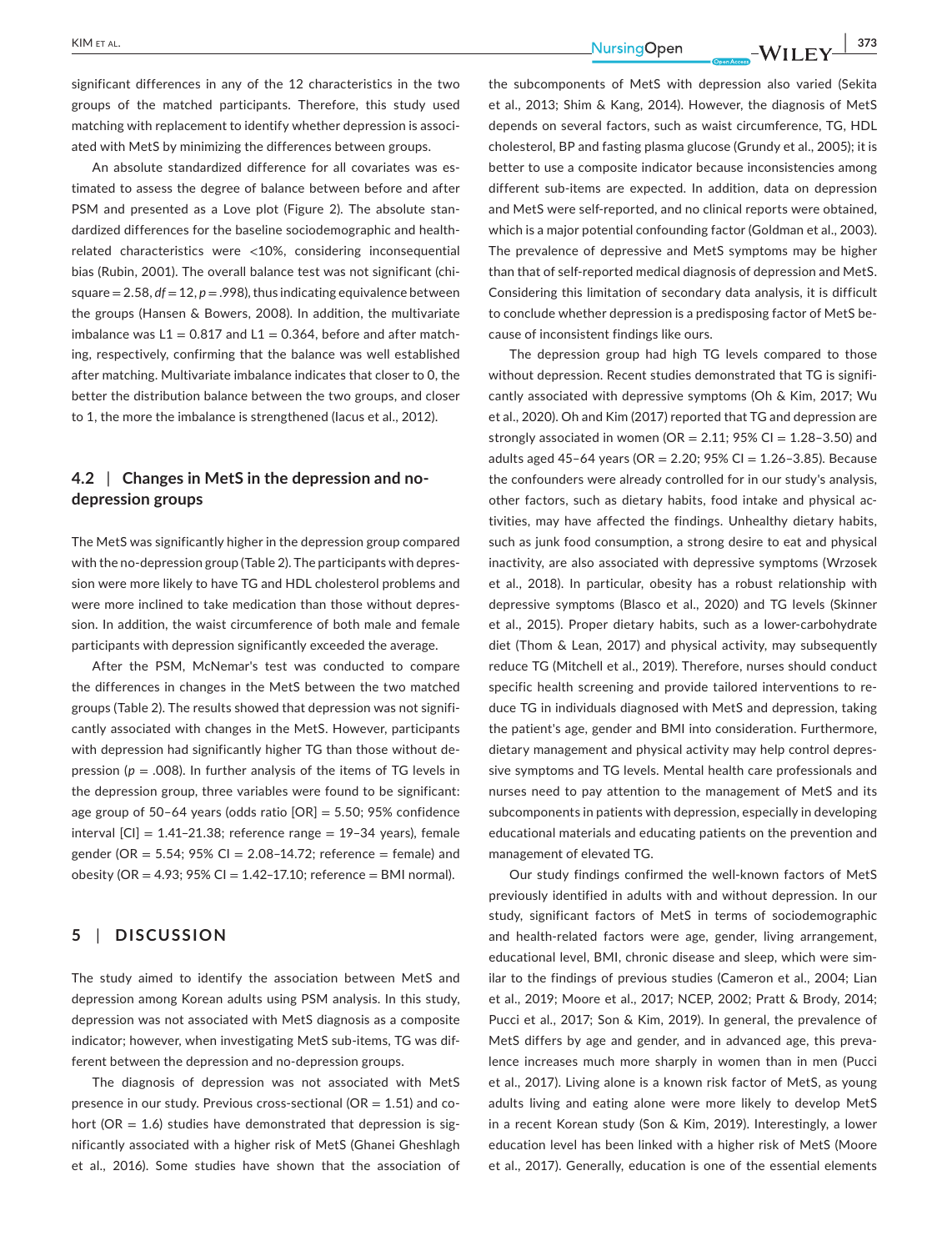#### **TABLE 2** Changes in metabolic syndrome by depression status

|                                                                | Unmatched Participants ( $N = 5,383$ ) |                                 |                     | Matched Participants ( $N = 494$ ) |                              |         |
|----------------------------------------------------------------|----------------------------------------|---------------------------------|---------------------|------------------------------------|------------------------------|---------|
|                                                                | Depression<br>$(n = 247)$              | No-depression<br>$(n = 5, 136)$ |                     | Depression<br>$(n = 247)$          | No-depression<br>$(n = 247)$ |         |
| <b>Outcome Variable</b>                                        | $N$ (%)                                | $N$ (%)                         | p Value             | $N$ (%)                            | $N$ (%)                      | p Value |
| Metabolic syndrome                                             |                                        |                                 |                     |                                    |                              |         |
| Yes                                                            | 69 (27.9)                              | 1,156(22.5)                     | .030 <sup>a</sup>   | 69 (27.9)                          | 71 (28.7)                    | .902    |
| No                                                             | 178 (72.1)                             | 3,980 (77.5)                    |                     | 178 (72.1)                         | 176 (71.3)                   |         |
| <b>Blood pressure</b>                                          |                                        |                                 |                     |                                    |                              |         |
| ≥ 130/85 mmHg & medication                                     | 175 (70.9)                             | 3,723(72.5)                     | .310 <sup>a</sup>   | 72 (29.1)                          | 86 (34.8)                    | .161    |
| $<$ 130/85 mmHg                                                | 72 (29.1)                              | 1,413(27.5)                     |                     | 175 (70.9)                         | 161(65.2)                    |         |
| Fasting plasma glucose                                         |                                        |                                 |                     |                                    |                              |         |
| ≥ 100mg/dl & medication                                        | 78 (31.6)                              | 1,380 (26.9)                    | .062 <sup>a</sup>   | 78 (31.6)                          | 70 (28.3)                    | .461    |
| $<$ 100 $mg/dl$                                                | 169 (68.4)                             | 3,756 (73.1)                    |                     | 169 (68.4)                         | 177(71.7)                    |         |
| Triglycerides                                                  |                                        |                                 |                     |                                    |                              |         |
| $\geq$ 150mg/dl & medication                                   | 99 (40.1)                              | 1,509(29.4)                     | < .001 <sup>a</sup> | 99 (40.1)                          | 73 (29.6)                    | .008    |
| $<$ 150mg/dl                                                   | 148 (59.9)                             | 3,627(70.6)                     |                     | 148 (59.9)                         | 174 (70.4)                   |         |
| HDL-cholesterol                                                |                                        |                                 |                     |                                    |                              |         |
| Men $<$ 40mg/dl & medication<br>Women $<$ 50mg/dl & medication | 104(42.1)                              | 1,486 (28.9)                    | < 0.01 <sup>a</sup> | 104(42.1)                          | 91 (36.8)                    | .237    |
| Men $\geq$ 40mg/dl,<br>Women $\geq$ 50mg/dl                    | 143 (57.9)                             | 3,650(71.1)                     |                     | 143 (57.9)                         | 156 (63.2)                   |         |
| Waist circumference                                            |                                        |                                 |                     |                                    |                              |         |
| Men $\geq$ 90cm,<br>Women $\geq 85$ cm                         | 81 (32.8)                              | 1,327 (25.8)                    | .010 <sup>a</sup>   | 81 (32.8)                          | 67(27.1)                     | .115    |
| Men $<$ 90cm,<br>Women $<$ 85cm                                | 166 (67.2)                             | 3,809(74.2)                     |                     | 166 (67.2)                         | 180 (72.9)                   |         |

Abbreviation: HDL: High-density lipoprotein.

<sup>a</sup>Fisher's exact test result.

of health-promoting efforts that determine lifestyle behaviours and individual health (Hahn & Truman, 2015; Moore et al., 2017). In addition, education is a factor determining socioeconomic status, which is closely related to health outcomes, as it affects individuals' access to health care and resources (Galobardes et al., 2006; Hahn & Truman, 2015).

## **5.1** | **Limitations**

There are several limitations to this study. First, given the nature of the cross-sectional secondary data analysis, it was not possible to confirm causal associations between depression and MetS. Therefore, longitudinal studies to identify depression and MetS using the national dataset are necessary. Second, the KNHANES collects self-report data; thus, this may not reflect objective information. In the case of depression, this was determined only according to self-reporting of a doctor's diagnosis rather than medical records or medication review. Therefore, there may have been under-reporting of depression or limited response accuracy in the present study (Goldman et al., 2003). Future studies should identify depression

using medical diagnosis tools with adequate reliability and validity. Third, this study has a limitation of secondary data analysis studies, that is, when selecting variables related to MetS in depressed patients, only a limited number of variables were used for analysis. Therefore, subsequent studies should use primary data that reflect a variety of explanatory variables related to depression and MetS. Furthermore, it is necessary to select variables that compensate for the recall bias of self-reported information and the weakness of reliability due to under- or over-reporting.

# **6** | **CONCLUSION**

This secondary data analysis of nationally representative survey data from the KNHANES showed that depression is not associated with global MetS status as a composite indicator. However, TG levels were significantly associated with depression. Consequently, our study suggests that individuals with depression should continuously monitor their TG. In addition, it is suggested that the standardized nursing diagnosis system, including a checklist, reflects related factors that may affect MetS in depressed patients. Tailored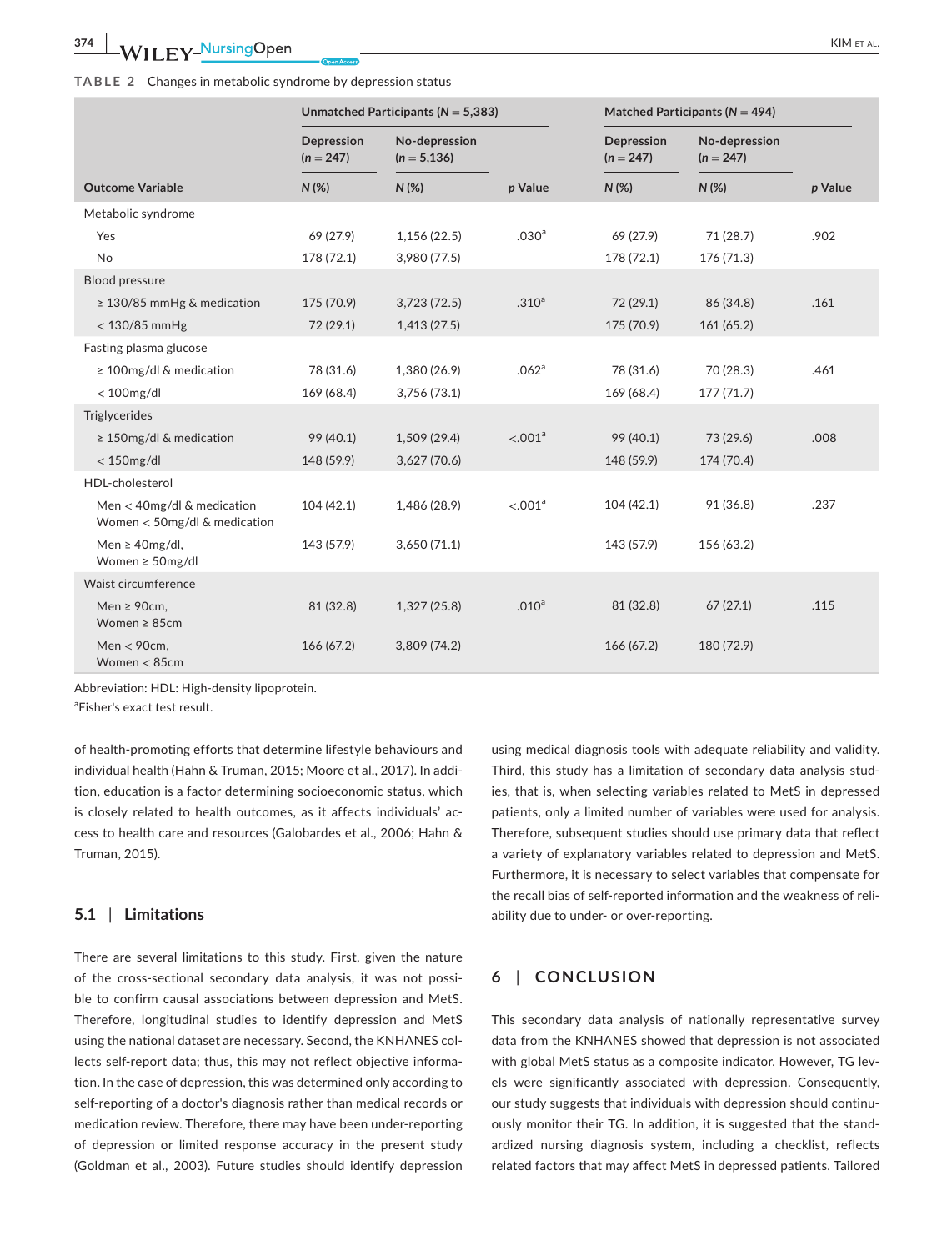**|** KIM et al. **375**

interventions aimed at managing depression ought to adopt a comprehensive and integrated approach, considering various influencing factors such as physical and social factors, as well as psychiatric problems. Thus, further studies are needed to develop and evaluate preventive interventions and services to reduce the risk of MetS in persons with depression.

### **ACKNOWLEDGEMENTS**

This study was supported by the Brain Korea 21 FOUR Project funded by the National Research Foundation (NRF) of Korea, Yonsei University College of Nursing. We acknowledge the support of Dr. Chang Park at the University of Illinois at Chicago College of Nursing in reviewing our data analysis and interpretation for this study.

# **CONFLICT OF INTEREST**

The authors have no conflicts of interest to declare.

# **AUTHOR CONTRIBUTIONS**

All authors listed meet the authorship criteria according to the latest guidelines of the International Committee of Medical Journal Editors and agree with the manuscript. GK, NK and HK were responsible for both the concept and design of this study; GK and NK performed the data acquisition; GK and HK were responsible for data analysis and interpretation; and GK and NK wrote the manuscript under the supervision of HK. All the authors contributed to and approved the final manuscript.

# **DATA AVAILABILITY STATEMENT**

The data that support the findings of this study are openly available in KNHANES at the KCDC website [\(https://knhanes.cdc.go.kr](https://knhanes.cdc.go.kr)).

# **ORCID**

*Go-Un Kim* <https://orcid.org/0000-0001-7191-5134> *Namhee Kim* <https://orcid.org/0000-0002-2862-2691> *Heejung Kim* <https://orcid.org/0000-0003-3719-0111>

#### **REFERENCES**

- Blasco, B. V., García-Jiménez, J., Bodoano, I., & Gutiérrez-Rojas, L. (2020). Obesity and depression: Its prevalence and influence as a prognostic factor: A systematic review. *Psychiatry Investigation*, *17*(8), 715. <https://doi.org/10.30773/pi.2020.0099>
- Cameron, A. J., Shaw, J. E., & Zimmet, P. Z. (2004). The metabolic syndrome: Prevalence in worldwide populations. *Endocrinology and Metabolism Clinics of North America*, *33*, 351–375. [https://doi.](https://doi.org/10.1016/j.ecl.2004.03.005) [org/10.1016/j.ecl.2004.03.005](https://doi.org/10.1016/j.ecl.2004.03.005)
- Fatima, Y., Doi, S. A., & Mamun, A. A. (2016). Sleep quality and obesity in young subjects: A meta-analysis. *Obesity Reviews*, *17*, 1154–1166. <https://doi.org/10.1111/obr.12444>
- Galobardes, B., Shaw, M., Lawlor, D. A., Lynch, J. W., & Davey Smith, G. (2006). Indicators of socioeconomic position (part 1). *Journal of Epidemiology and Community Health*, *60*, 7–12. [https://doi.](https://doi.org/10.1136/jech.2004.023531) [org/10.1136/jech.2004.023531](https://doi.org/10.1136/jech.2004.023531)
- GBD 2015 Disease and Injury Incidence and Prevalence Collaborators. (2016). Global, regional, and national incidence, prevalence, and years lived with disability for 310 diseases and injuries, 1990– 2015: A systematic analysis for the Global Burden of Disease Study

2015. *Lancet*, *388*, 1545–1602. [https://doi.org/10.1016/S0140](https://doi.org/10.1016/S0140-6736(16)31678-6) [-6736\(16\)31678-6](https://doi.org/10.1016/S0140-6736(16)31678-6)

- Ghanei Gheshlagh, R., Parizad, N., & Sayehmiri, K. (2016). The relationship between depression and metabolic syndrome: Systematic review and meta-analysis study. *Iranian Red Crescent Medical Journal*, *18*, e26523.<https://doi.org/10.5812/ircmj.26523>
- Goldman, N., Lin, I. F., Weinstein, M., & Lin, Y. H. (2003). Evaluating the quality of self-reports of hypertension and diabetes. *Journal of Clinical Epidemiology*, *56*, 148–154. [https://doi.org/10.1016/s0895](https://doi.org/10.1016/s0895-4356(02)00580-2) [-4356\(02\)00580-2](https://doi.org/10.1016/s0895-4356(02)00580-2)
- Grundy, S. M., Cleeman, J. I., Daniels, S. R., Donato, K. A., Eckel, R. H., Franklin, B. A., Gordon, D. J., Krauss, R. M., Savage, P. J., Smith, S. C., Spertus, J. A., Costa, F., & National Heart, Lung, and Blood Institute. (2005). Diagnosis and management of the metabolic syndrome: An American heart association/national heart, lung, and blood institute scientific statement. *Circulation*, *112*, 2735–2752. [https://doi.](https://doi.org/10.1161/circulationaha.105.169404) [org/10.1161/circulationaha.105.169404](https://doi.org/10.1161/circulationaha.105.169404)
- Hahn, R. A., & Truman, B. I. (2015). Education improves public health and promotes health equity. *International Journal of Health Services*, *45*, 657–678. [https://doi.org/10.1177/0020731415](https://doi.org/10.1177/0020731415585986) [585986](https://doi.org/10.1177/0020731415585986)
- Hansen, B. B., & Bowers, J. (2008). Covariate balance in simple, stratified and clustered comparative studies. *Statistical Science*, *23*, 219–236. <https://doi.org/10.1214/08-STS254>
- Iacus, S. M., King, G., & Porro, G. (2012). Causal inference without balance checking: Coarsened exact matching. *Political Analysis*, *20*, 1– 24.<https://doi.org/10.1093/pan/mpr013>
- Kim, B., & Park, E. Y. (2020). The combined effect of socioeconomic status and metabolic syndrome on depression: The Korean National Health and Nutrition Examination Survey (KNHANES). *BMC Public Health*, *20*, 617. <https://doi.org/10.1186/s12889-020-08778-3>
- Korea Centers for Disease Control and Prevention. (2015). *The Sixth Korea National Health and Nutrition Examination Survey (KNHANES VI)*. Retrieved from <https://knhanes.cdc.go.kr/>
- Korean Ministry of Health and Welfare (2013). *The physical activity guide for Koreans*. Retrieved from [http://www.mohw.go.kr/react/](http://www.mohw.go.kr/react/jb/sjb030301vw.jsp?PAR_MENU_ID=03&MENU_ID=032901&CONT_SEQ=337139&page=1/) [jb/sjb030301vw.jsp?PAR\\_MENU\\_ID](http://www.mohw.go.kr/react/jb/sjb030301vw.jsp?PAR_MENU_ID=03&MENU_ID=032901&CONT_SEQ=337139&page=1/)=03&MENU\_ID=03290 [1&CONT\\_SEQ](http://www.mohw.go.kr/react/jb/sjb030301vw.jsp?PAR_MENU_ID=03&MENU_ID=032901&CONT_SEQ=337139&page=1/)=337139&page=1/
- Korean Society of Sleep Medicine. (2008). *Appropriate sleep time*. Retrieved from<http://www.sleepmed.or.kr/sleep/sleep02.html/>
- Kruisbrink, M., Robertson, W., Ji, C., Miller, M. A., Geleijnse, J. M., & Cappuccio, F. P. (2017). Association of sleep duration and quality with blood lipids: A systematic review and meta-analysis of prospective studies. *British Medical Journal Open*, *7*, e018585. [https://](https://doi.org/10.1136/bmjopen-2017-018585) [doi.org/10.1136/bmjopen-2017-018585](https://doi.org/10.1136/bmjopen-2017-018585)
- Lee, S. W. H., Ng, K. Y., & Chin, W. K. (2017). The impact of sleep amount and sleep quality on glycemic control in type 2 diabetes: A systematic review and meta-analysis. *Sleep Medicine Reviews*, *31*, 91–101. <https://doi.org/10.1016/j.smrv.2016.02.001>
- Lee, S. Y., Park, H. S., Kim, D. J., Han, J. H., Kim, S. M., Cho, G. J., & Yoo, H. J. (2007). Appropriate waist circumference cutoff points for central obesity in Korean adults. *Diabetes Research and Clinical Practice*, *75*, 72–80.<https://doi.org/10.1016/j.diabres.2006.04.013>
- Lee, S. J., Yoo, J. S., Shin, M., Park, C. G., Lee, H. C., & Choi, E. J. (2007). The use of propensity score matching for evaluation of the effects of nursing interventions. *Taehan Kanho Hakhoe Chi*, *37*, 414–421. <https://doi.org/10.4040/jkan.2007.37.3.414>
- Lian, Y., Yuan, Q., Wang, G., & Tang, F. (2019). Association between sleep quality and metabolic syndrome: A systematic review and metaanalysis. *Psychiatry Research*, *274*, 66–74. [https://doi.org/10.1016/j.](https://doi.org/10.1016/j.psychres.2019.01.096) [psychres.2019.01.096](https://doi.org/10.1016/j.psychres.2019.01.096)
- Lo, K., Woo, B., Wong, M., & Tam, W. (2018). Subjective sleep quality, blood pressure, and hypertension: A meta-analysis. *Journal of Clinical Hypertension (Greenwich, Conn.)*, *20*, 592–605. [https://doi.](https://doi.org/10.1111/jch.13220) [org/10.1111/jch.13220](https://doi.org/10.1111/jch.13220)